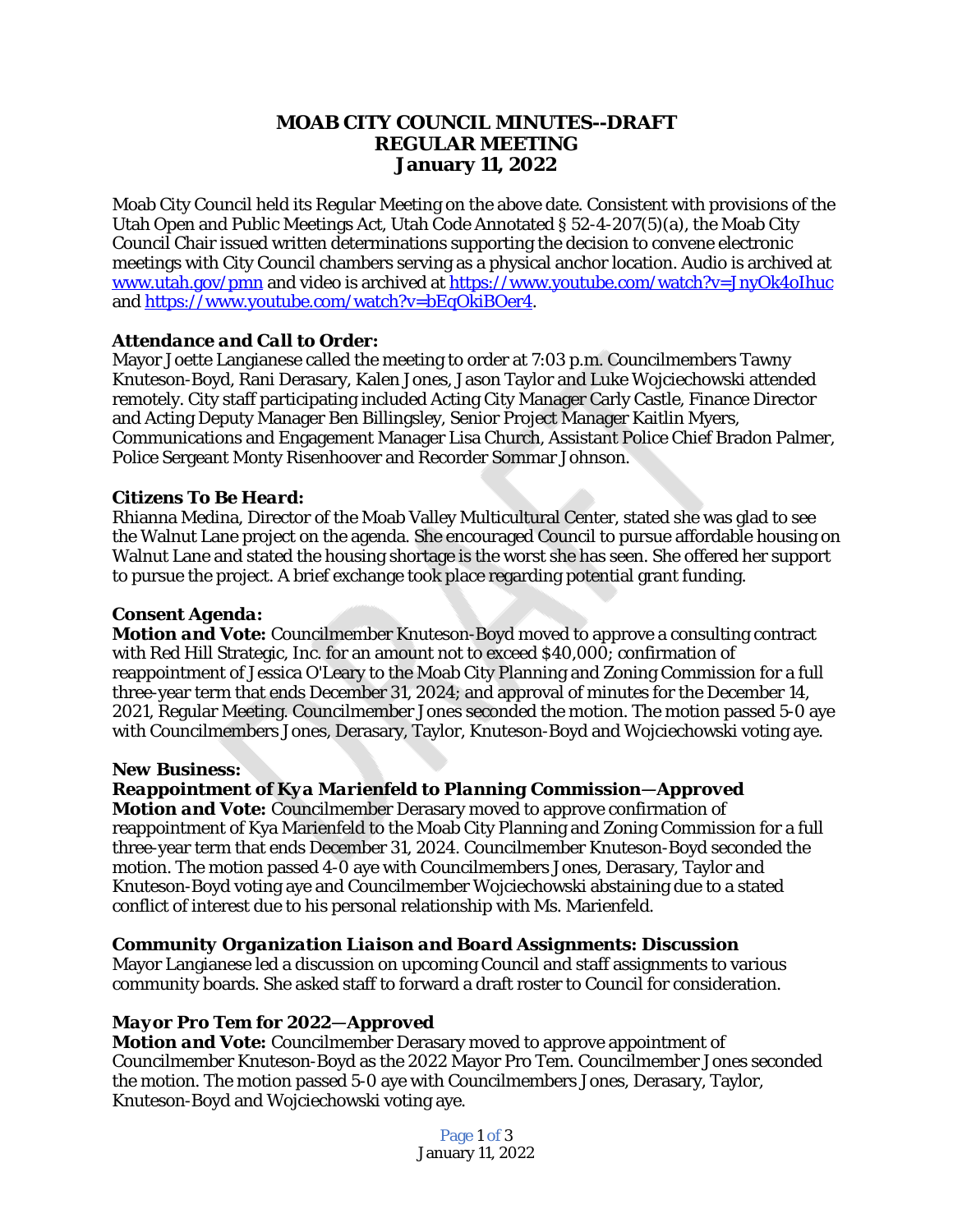# *Councilmember Responsible for Reviewing the City's Bills—Approved*

*Motion and Vote:* Councilmember Jones moved to approve appointment of Councilmember Knuteson-Boyd to be the Councilmember Responsible for Reviewing the City's Bills in 2022. Councilmember Taylor seconded the motion. The motion passed 5-0 aye with Councilmembers Jones, Derasary, Taylor, Knuteson-Boyd and Wojciechowski voting aye.

## *Old Business:*

### *Walnut Lane Redevelopment—Discussion*

Senior Project Manager Myers thanked Council and the Multicultural Center Director for their support of the Walnut Lane Project and recognized the occasion of her last day as a City employee. She presented an overview of the history and timeline of the plan to redevelop the property into an affordable housing venture. Discussion ensued regarding the construction loan terms and financing. Councilmember Knuteson-Boyd expressed her support of the project.

### *Executive (Closed) Session:*

Councilmember Jones moved to enter an Executive Session to discuss Reasonably Imminent and/or Pending Litigation and/or to discuss the Purchase, Exchange, or Lease of Real Property. Councilmember Knuteson-Boyd seconded the motion. The motion passed 5-0 aye with Councilmembers Jones, Derasary, Taylor, Knuteson-Boyd and Wojciechowski voting aye. Mayor Langianese convened the Executive Session at 7:10 p.m. Councilmember Knuteson-Boyd moved to exit the Executive Session. Councilmember Derasary seconded the motion. The motion passed 5-0 aye with Councilmembers Jones, Derasary, Taylor, Knuteson-Boyd and Wojciechowski voting aye. Mayor Langianese ended the Executive Session at 8:25 p.m.

# *Walnut Lane Redevelopment—Discussion and Action*

Mayor Langianese led a discussion concerning options for Walnut Lane, including a Design/Build arrangement or the engagement of a Master Developer. Councilmember Jones asked about staff resources needed to carry the effort forward. Senior Project Manager Myers described a model employed by Park City involving in-house supervision of a public/private partnership. Councilmember Jones acknowledged a smaller and simpler project would have better served the emergent needs of Moab. Acting City Manager Castle stated the recruitment and hiring of a new Senior Project Manager would be imminent. Councilmember Knuteson-Boyd stated her support for rehiring the position and for the Master Developer model. Councilmember Wojciechowski spoke about displacement of residents as a pressing issue. Councilmember Derasary stated her priority would be to construct housing in the fastest way possible, and requested clarification on funding and parking concerns. Councilmember Taylor concurred with the displacement issue and stated his interest in exploring the Master Developer option. Mayor Langianese asked about American Rescue Plan Act (ARPA) funding. Finance Director and Acting Deputy Manager Billingsley described various funding mechanisms and indicated Phase I could be constructed without incurring any debt. Discussion ensued regarding whether to return the revenue bond due to construction delays.

# *Walnut Lane Redevelopment Options—Tabled*

*Motion and Vote:* Councilmember Knuteson-Boyd moved to table discussion of options for the Walnut Lane Redevelopment until a future meeting. Councilmember Derasary seconded the motion. The motion passed 5-0 aye with Councilmembers Jones, Derasary, Taylor, Knuteson-Boyd and Wojciechowski voting aye.

# *Walnut Lane Sales Tax Bond Decision—Tabled*

*Motion and Vote:* Councilmember Taylor moved to table a decision on the Walnut Lane Sales

Page 2 of 3 January 11, 2022